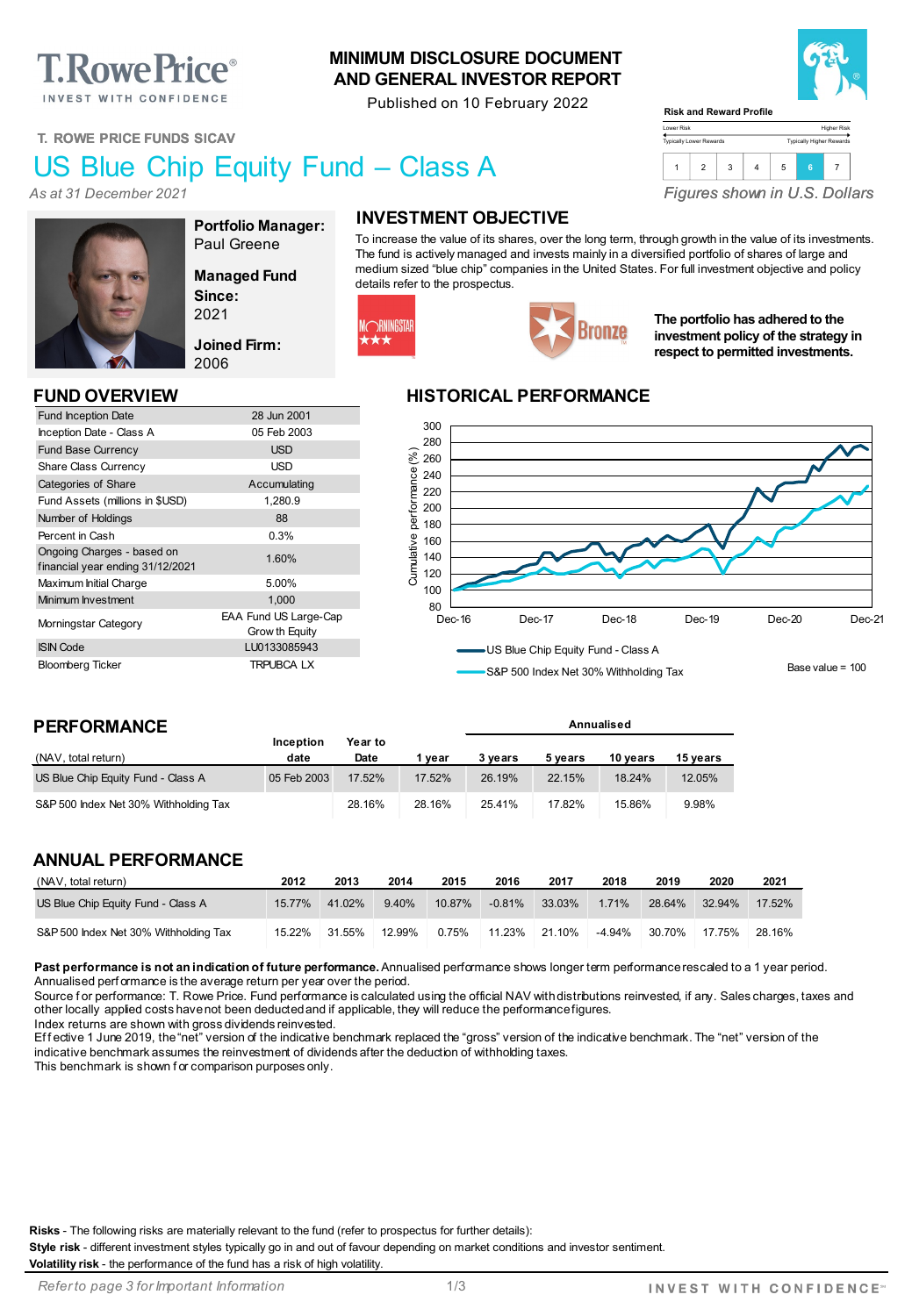| <b>Issuer</b>     | Industry                                       | % of Fund |
|-------------------|------------------------------------------------|-----------|
| Microsoft         | Softw are                                      | 9.6       |
| Alphabet          | Interactive Media & Services                   | 9.5       |
| Amazon.com        | Internet & Direct Marketing Retail             | 9.5       |
| Meta Platforms    | Interactive Media & Services                   | 7.1       |
| Apple             | Technology Hardw are, Storage &<br>Peripherals | 4.5       |
| <b>NVIDIA</b>     | Semiconductors & Semiconductor<br>Equipment    | 3.6       |
| Tesla             | Automobiles                                    | 3.5       |
| Visa              | <b>IT Services</b>                             | 2.5       |
| <b>ServiceNow</b> | Softw are                                      | 2.5       |
| Intuit            | Softw are                                      | 2.2       |

#### **TOP 10 ISSUERS SECTOR DIVERSIFICATION**

| Sector                          |      |        | % of Fund Fund vs Comparator Benchmark |
|---------------------------------|------|--------|----------------------------------------|
| <b>Communication Services</b>   | 23.7 |        | 13.6                                   |
| Consumer Discretionary          | 20.3 |        | 7.8                                    |
| <b>Consumer Staples</b>         | 0.0  | $-5.9$ |                                        |
| Energy                          | 0.0  | $-2.7$ |                                        |
| Financials                      | 2.9  | $-7.8$ |                                        |
| <b>Health Care</b>              | 10.8 | $-2.5$ |                                        |
| Industrials & Business Services | 1.5  | $-6.3$ |                                        |
| Information Technology          | 40.0 |        | 10.8                                   |
| <b>Materials</b>                | 0.4  | $-2.2$ |                                        |
| Real Estate                     | 0.1  | $-2.6$ |                                        |
| <b>Utilities</b>                | 0.0  | $-2.5$ |                                        |

T. Rowe Price uses the current MSCI/S&P Global Industry Classification Standard (GICS) f or sector and industry reporting. T. Rowe Price will adhere to all updates to GICS f or prospective reporting.

#### **ASSET DIVERSIFICATION**

| <b>Asset Class</b> | % of Fund 31/12/2021 | % of Fund 30/09/2021 |
|--------------------|----------------------|----------------------|
| Equity             | 99.7                 | 999                  |
| Cash               | 0.3                  | 0 <sub>1</sub>       |

As compared to last quarter, there have been changes to the composition by asset allocation as shown in the table above

The comparator benchmark data is for the S&P 500 Index Net 30% Withholding Tax.

#### **OPERATIONAL INFORMATION**

| Domicile:              | Luxembourg                           |
|------------------------|--------------------------------------|
| Trading days:          | All bank business days in Luxembourg |
| Trading cut-off time:  | 13.00 Central European Time          |
| Valuation time:        | 16:00 Central European Time          |
| Distribution payments: | None                                 |